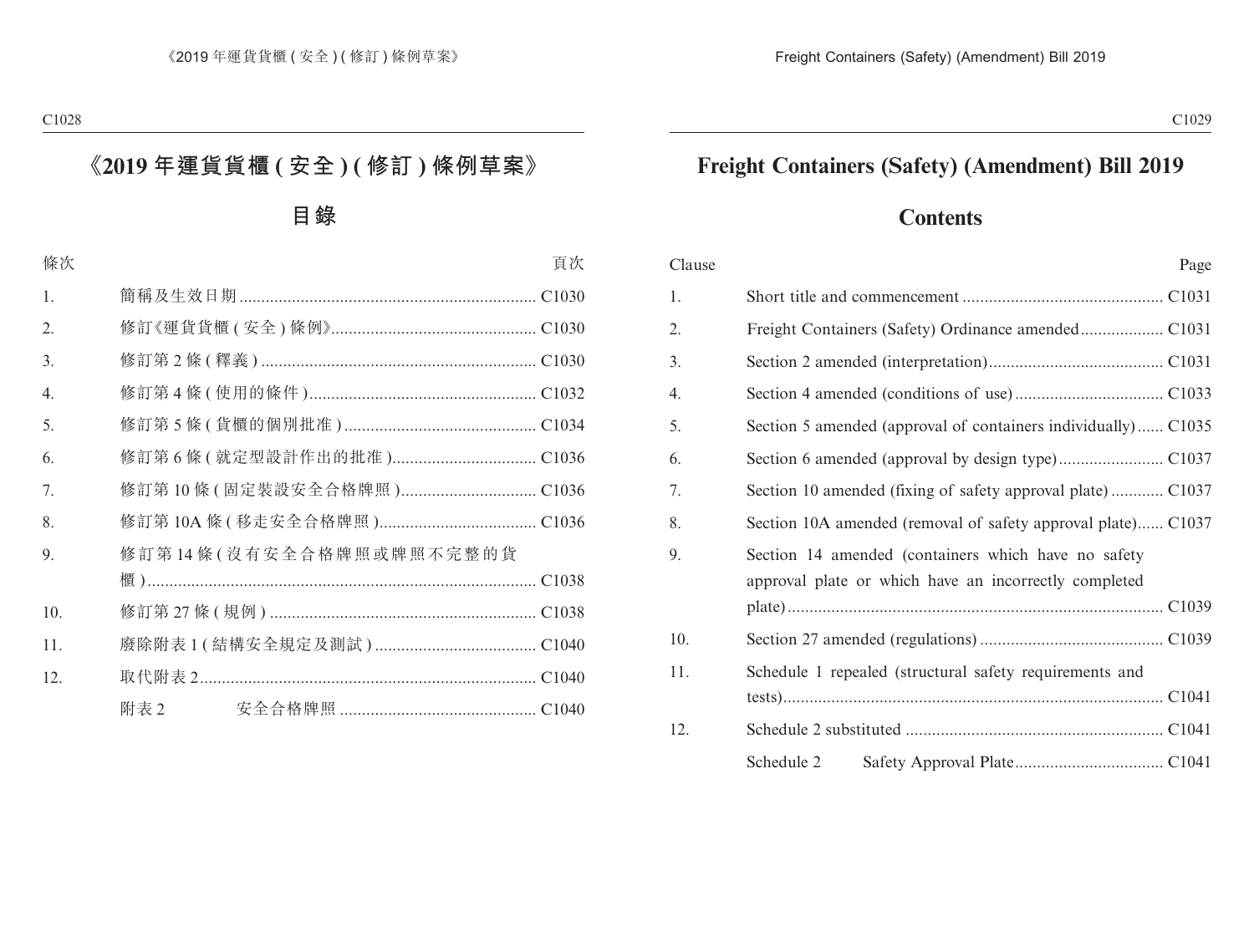# A BILL

# To

Amend the Freight Containers (Safety) Ordinance to implement the latest requirements of the International Convention for Safe Containers relating to the manufacture, use and examination of freight containers; to make minor textual amendments; and to provide for related matters.

Enacted by the Legislative Council.

#### **1. Short title and commencement**

- (1) This Ordinance may be cited as the Freight Containers (Safety) (Amendment) Ordinance 2019.
- (2) This Ordinance comes into operation on a day to be appointed by the Secretary for Transport and Housing by notice published in the Gazette.

#### **2. Freight Containers (Safety) Ordinance amended**

The Freight Containers (Safety) Ordinance (Cap. 506) is amended as set out in sections 3 to 12.

#### **3. Section 2 amended (interpretation)**

- $(1)$  Section  $2(1)$ 
	- (a) definition of *maximum operating gross weight* or *rating* or *R*;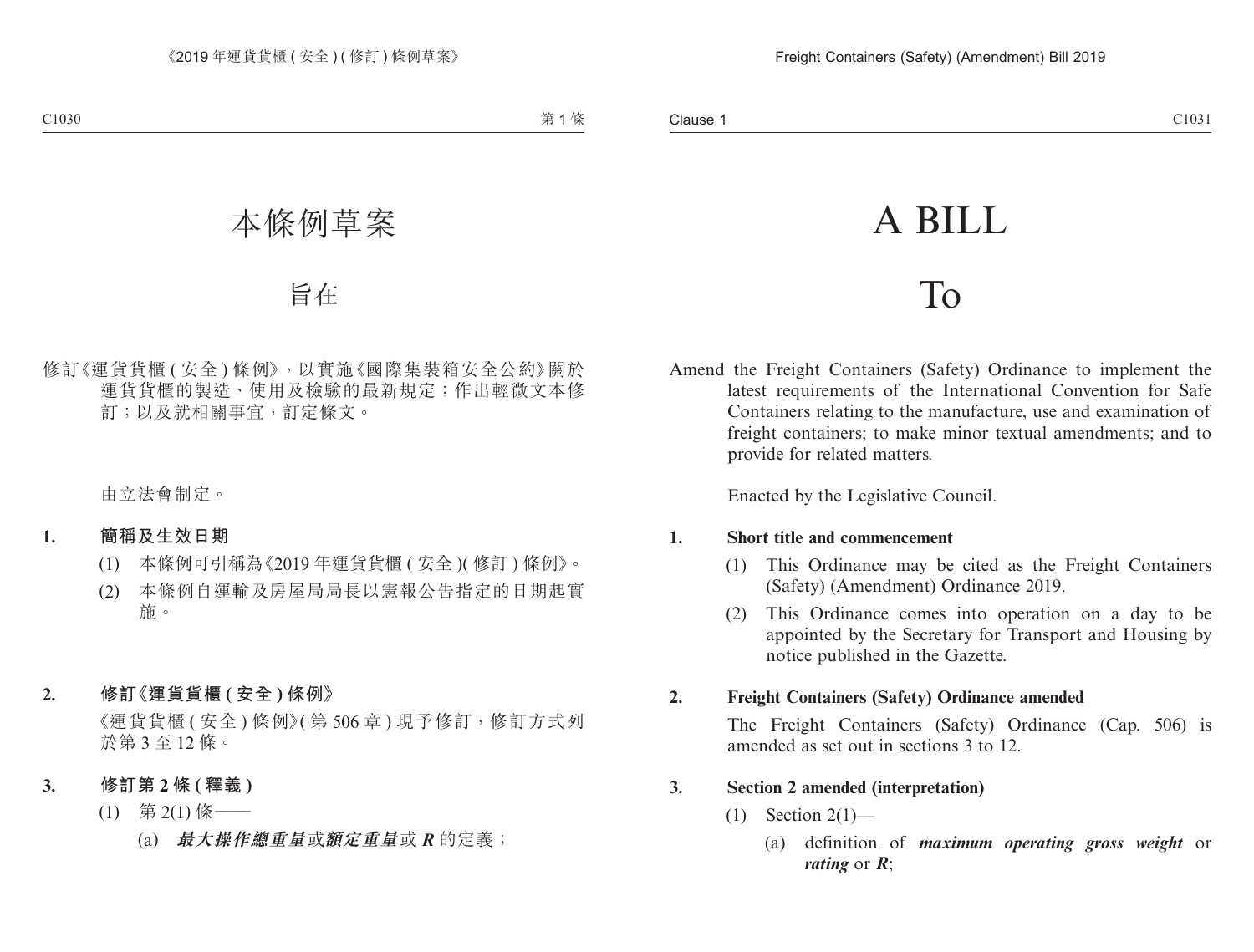- (b) definition of *maximum permissible payload* or *P*;
- (c) definition of *tare weight*—

#### **Repeal the definitions.**

 $(2)$  Section  $2(1)$ —

#### **Add in alphabetical order**

- "*Annex II* (《附則 II》) means Annex II to the Convention;
- *maximum operating gross mass* (最大操作總質量), in relation to a container, means the maximum sum of the tare and the mass of the cargo in the container, allowed under Annex II;
- *maximum permissible payload* (最大允許載荷) means the difference between the maximum operating gross mass and the tare;
- *tare* (皮重), in relation to a container, means the mass of the container when empty and includes the mass of any permanently affixed ancillary equipment of the container.".

#### **4. Section 4 amended (conditions of use)**

 $(1)$  Section 4(1)—

#### **Repeal**

"use or"

#### **Substitute**

"use the container or".

(2) Section  $4(1)(e)$ —

#### **Repeal**

"weight" (wherever appearing)

#### **Substitute**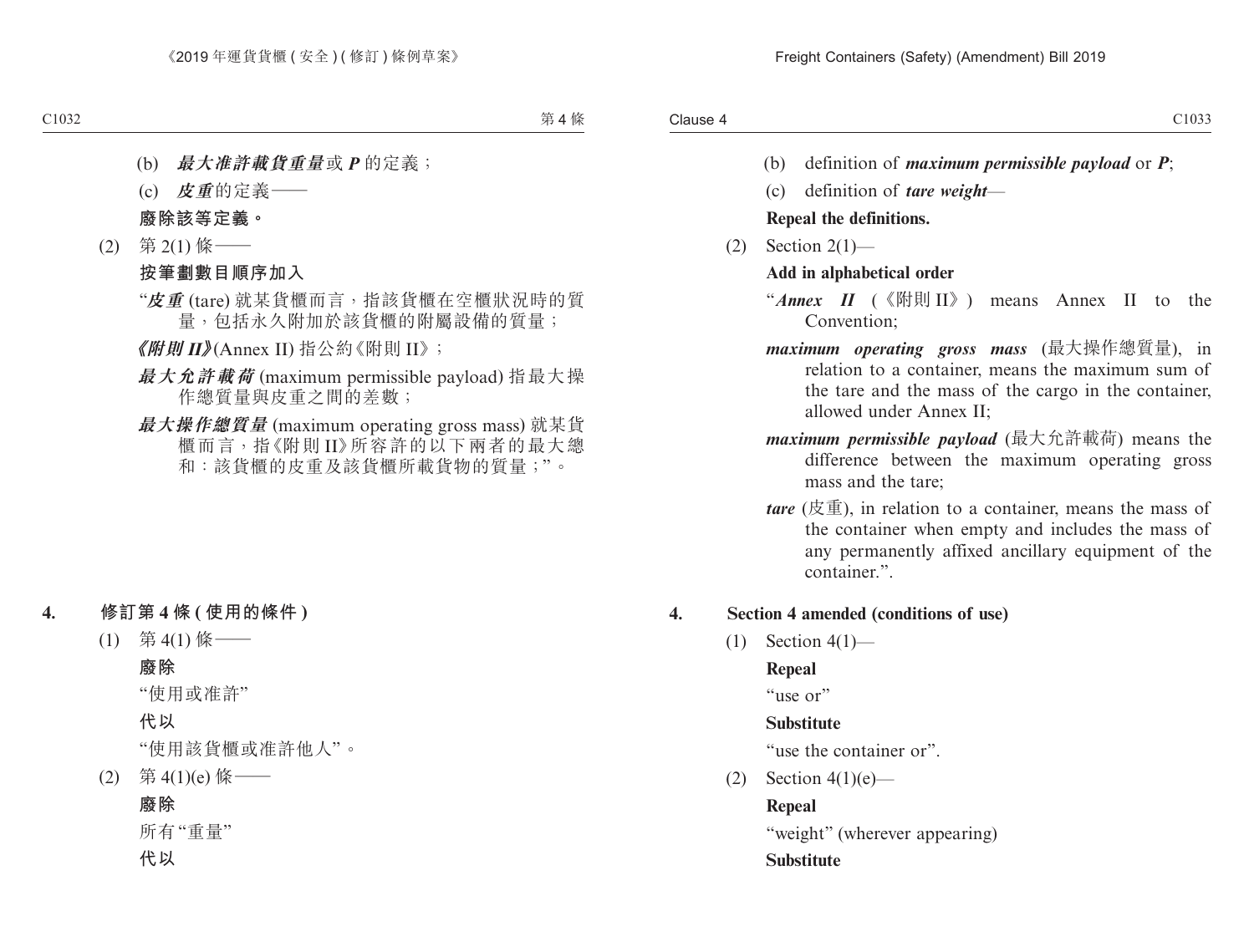"mass".

(3) Section 4(2)(a), (b) and (c)— **Repeal**

"use or"

#### **Substitute**

"use the container or".

(4) Section 4(2)(d)—

# **Repeal**

"weight" (wherever appearing)

# **Substitute**

"mass".

(5) Section  $4(2)(d)$ —

# **Repeal**

"use or"

# **Substitute**

"use the container or".

(6) Section 4(3)—

# **Repeal**

"using or"

# **Substitute**

"using a container or".

# **5. Section 5 amended (approval of containers individually)**

Section 5(3) and  $(4)(a)$ —

**Repeal** "and test standards specified in Schedule 1" **Substitute**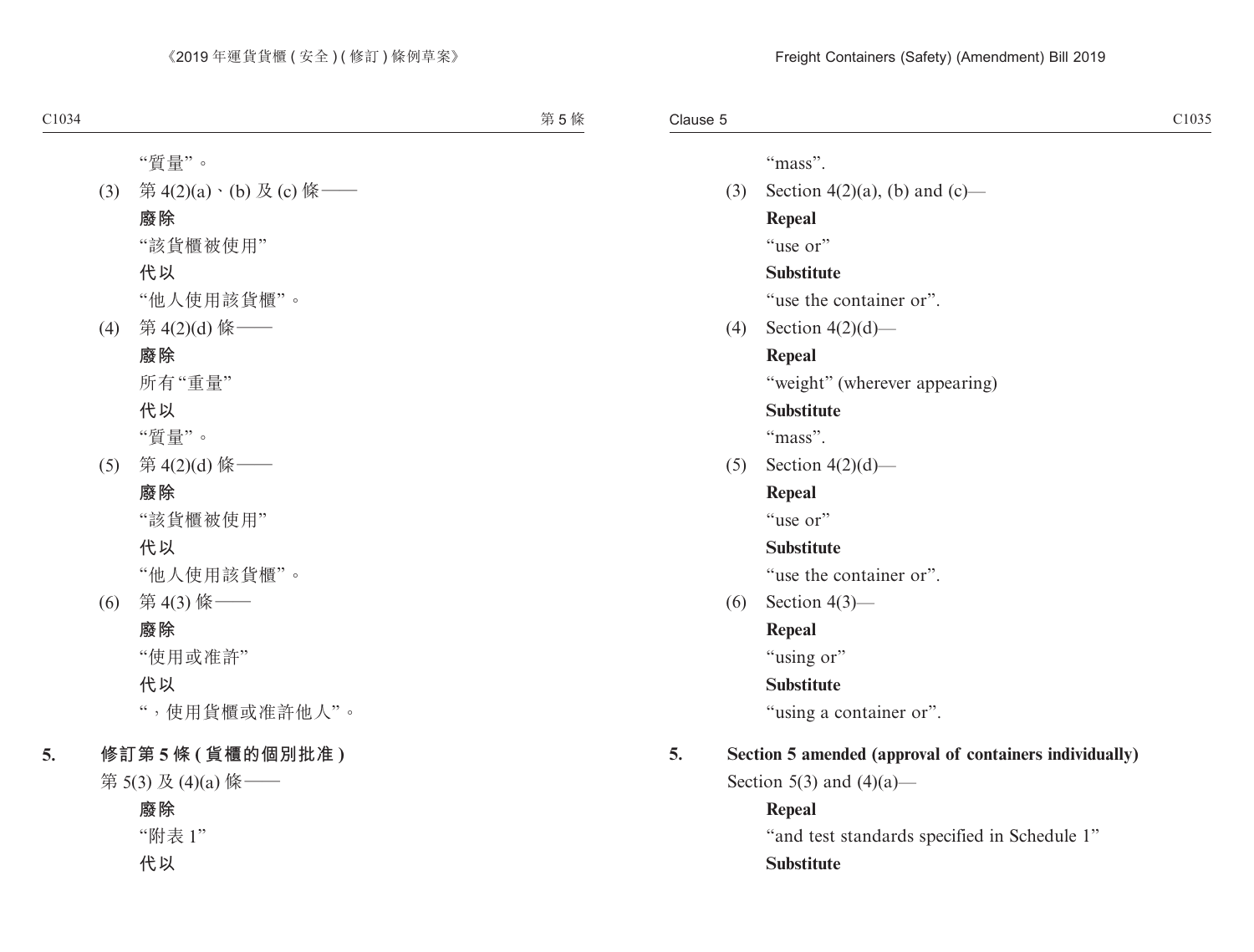", and test standards, specified in Annex II".

**6. Section 6 amended (approval by design type)**

Section  $6(3)$  and  $(4)(a)$ —

#### **Repeal**

"and test standards specified in Schedule 1"

#### **Substitute**

", and test standards, specified in Annex II".

**7. Section 10 amended (fixing of safety approval plate)**

#### Section 10(2)—

#### **Repeal paragraph (a)**

#### **Substitute**

- "(a) the safety approval plate is marked and fixed to the container in accordance with—
	- (i) if the construction of the container was completed before 1 July 2014 and no structural modification has ever been made to the container—Schedule 2 as in force immediately before the commencement date of the Freight Containers (Safety) (Amendment) Ordinance 2019 ( of 2019); or
	- (ii) otherwise—Schedule 2;".

#### **8. Section 10A amended (removal of safety approval plate)**

Section  $10A(1)(a)(i)$ —

#### **Repeal**

"and test standards specified in Schedule 1"

#### **Substitute**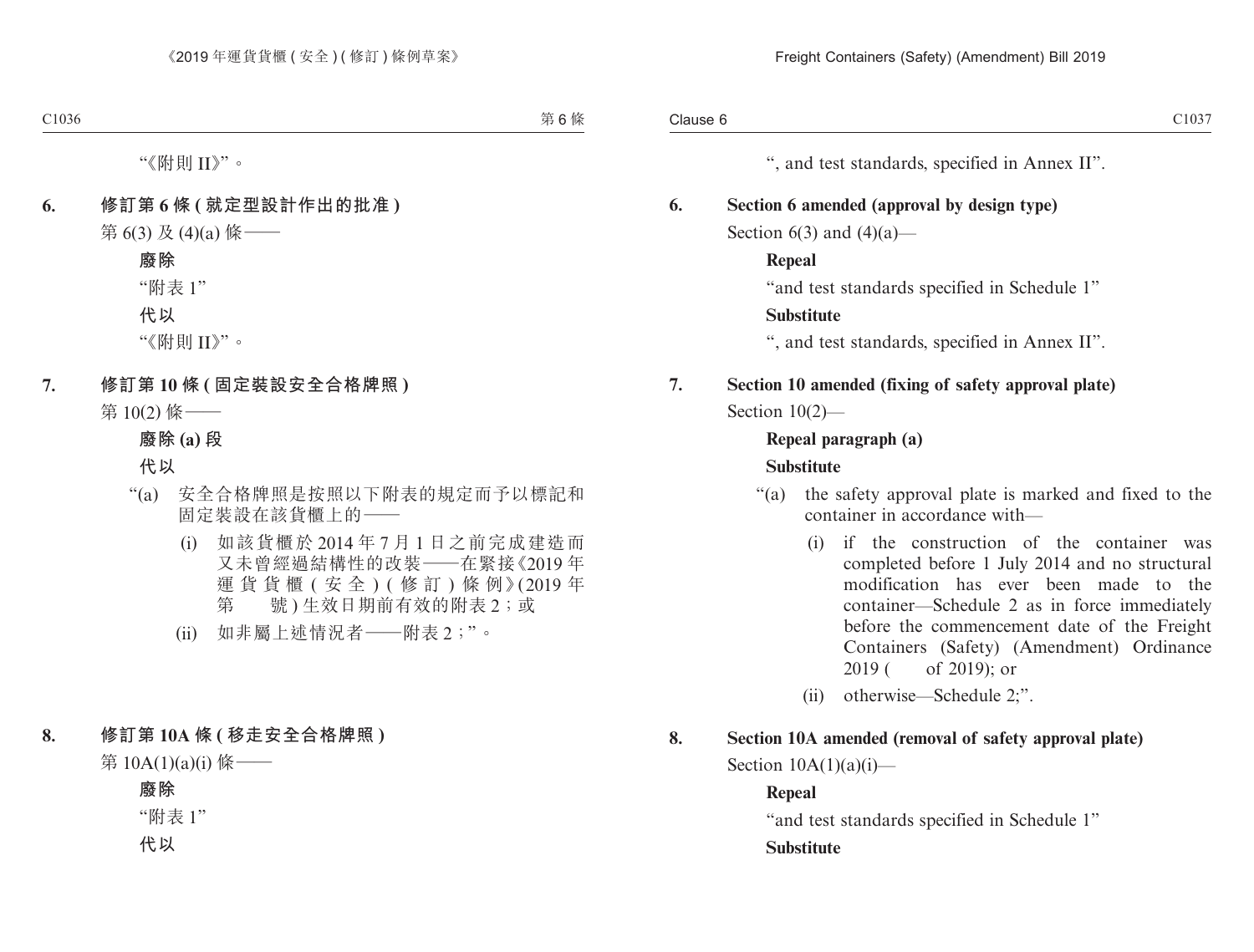", and test standards, specified in Annex II".

#### **9. Section 14 amended (containers which have no safety approval plate or which have an incorrectly completed plate)**

Section  $14(2)(b)(ii)$ —

#### **Repeal**

"and test standards specified in Schedule 1"

#### **Substitute**

", and test standards, specified in Annex II".

#### **10. Section 27 amended (regulations)**

(1) Section 27(1)—

#### **Repeal**

everything after "giving effect"

#### **Substitute**

"(whether in whole or in part) to an international agreement relating to the safety of freight containers adopted by the International Maritime Organization, as from time to time revised or amended by any revision or amendment that applies to Hong Kong.".

(2) After section 27(2)—

#### **Add**

- "(3) Regulations made under this section may—
	- (a) set out, or refer directly to, the whole or a part of an international agreement referred to in subsection (1); and
	- (b) specify amendments, modifications or adaptations subject to which the whole or a part of an international agreement referred to in subsection (1) is to have effect.".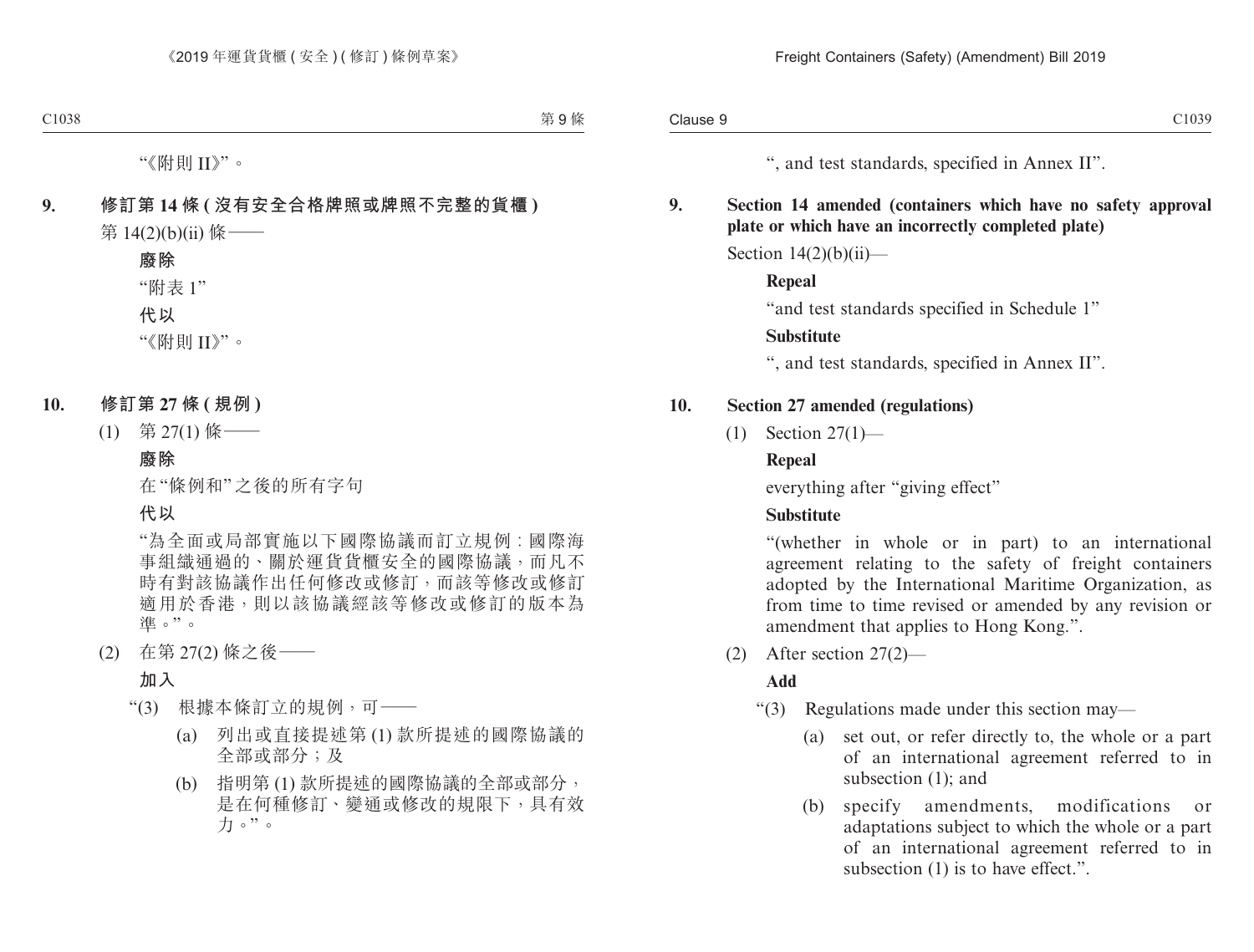**11. Schedule 1 repealed (structural safety requirements and tests)** Schedule 1—

**Repeal the Schedule.**

**12. Schedule 2 substituted**

Schedule 2—

**Repeal the Schedule Substitute**

# "**Schedule 2**

[ss. 2, 10 & 28]

# **Safety Approval Plate**

#### **1. Marking of plates**

- (1) A safety approval plate must be marked in accordance with the requirements set out in the appendix to Annex I to the Convention.
- (2) The markings must be in English or French, whether or not in addition to any other language.
- (3) This section does not prevent also marking the plate by means of a decal for the purposes of an examination scheme or programme under section 10 of the Freight Containers (Safety) (Examination Procedure) Order (Cap. 506 sub. leg. D).
- **2. Additional marking requirements for plates of containers with limited stacking or racking capacity**
	- (1) This section applies to a container with—
		- (a) a stacking value of less than 192 000 kg; or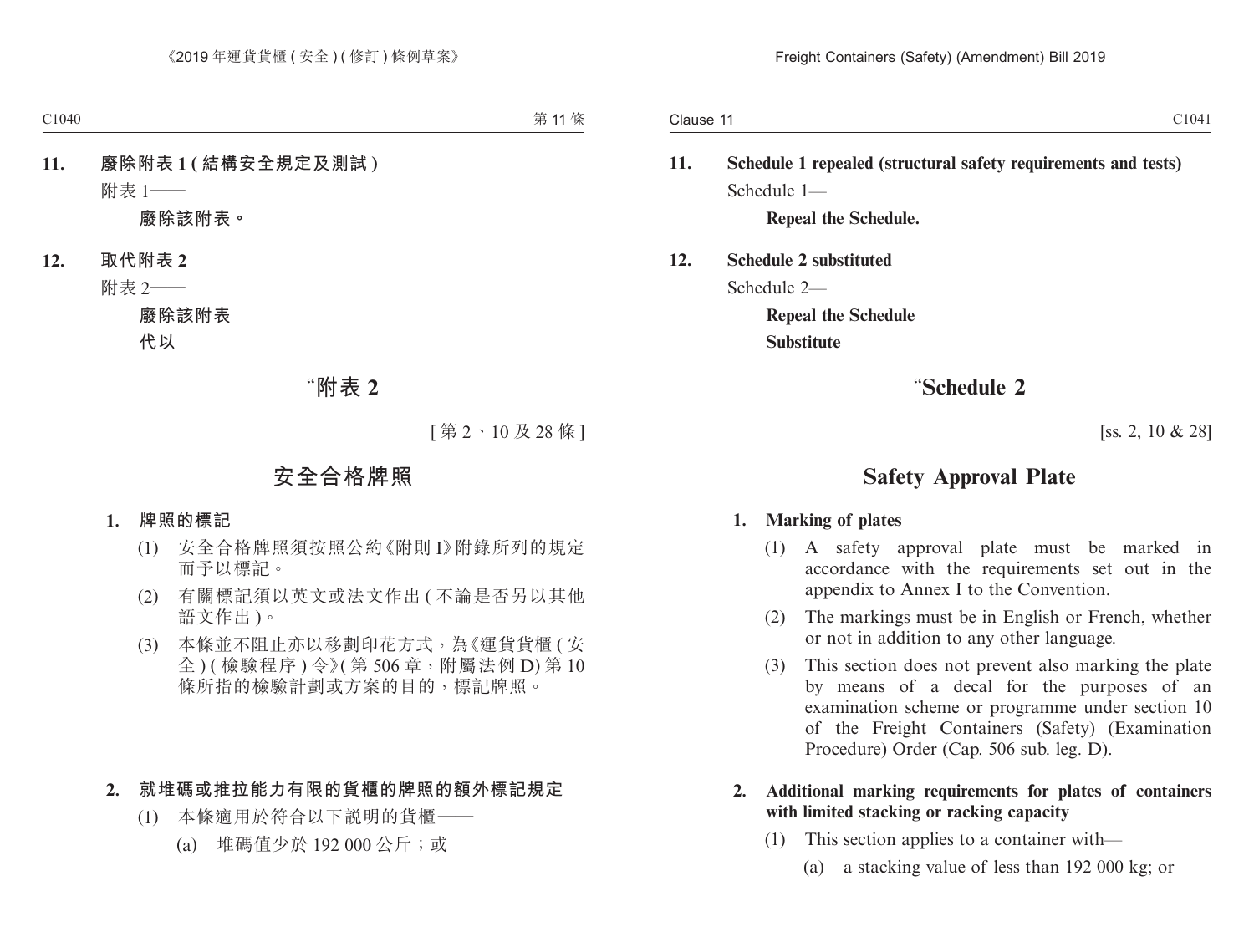- (b) a racking value of less than 150 kN.
- (2) The safety approval plate of a container must also be marked conspicuously in accordance with the International Standard ISO 6346, Freight containers — Coding, identification and marking published by the International Organization for Standardization in 1995.

#### **3. Fixing of plates**

A safety approval plate must be permanently fixed to a container in a position so that it is—

- (a) readily visible;
- (b) adjacent to any other officially approved plate fixed to the container; and
- (c) not likely to be easily damaged.".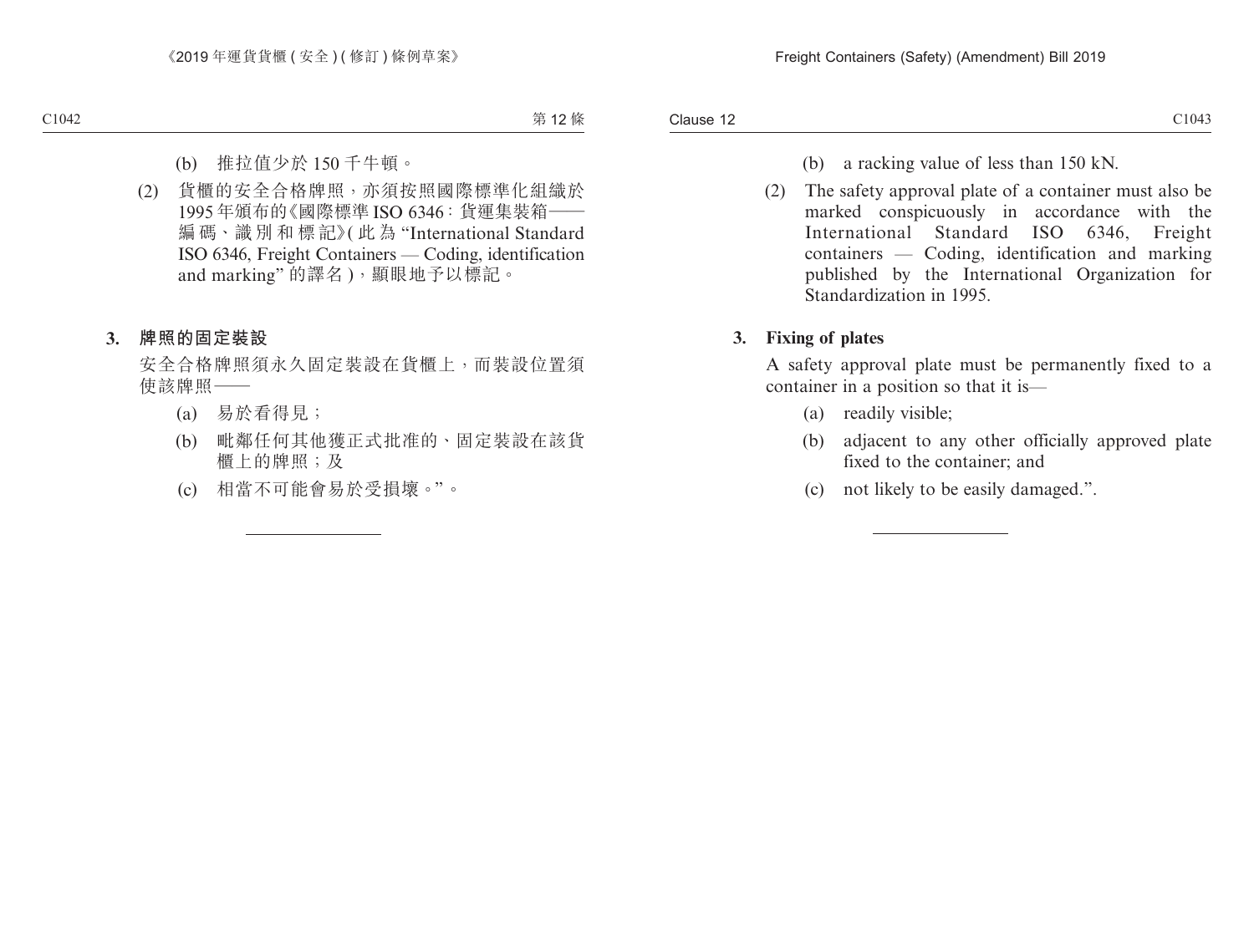Paragraph 1 and 2010 and 2010 and 2010 and 2010 and 2010 and 2010 and 2010 and 2010 and 2010 and 2010 and 2010 Explanatory Memorandum Paragraph 1

#### **Explanatory Memorandum**

The International Convention for Safe Containers (*Convention*) was adopted by the International Maritime Organization (*IMO*) in 1972. The Convention prescribes safety standards and procedures for the use of freight containers. The purpose of this Bill is to amend the Freight Containers (Safety) Ordinance (Cap. 506) (*Ordinance*) to implement the latest technical requirements provided in the Convention (*new requirements*) by giving effect to IMO Resolutions MSC.310(88) and MSC.355(92).

- 2. Clause 1 sets out the short title and provides for commencement.
- 3. Clause 3 amends section 2 of the Ordinance to repeal certain existing definitions and add new definitions used in the Ordinance to reflect the latest terminology adopted in the **Convention**
- 4. Clause 4 amends section 4 of the Ordinance to make minor textual amendments, and to replace the references to "weight" by "mass", following the change adopted in the Convention to align with the International System of Units.
- 5. Clause 7 amends section 10 of the Ordinance to provide that if the construction of a container was completed before 1 July 2014 and no structural modification has ever been made to the container, the new requirements do not apply to the valid safety approval plate fixed to the container.